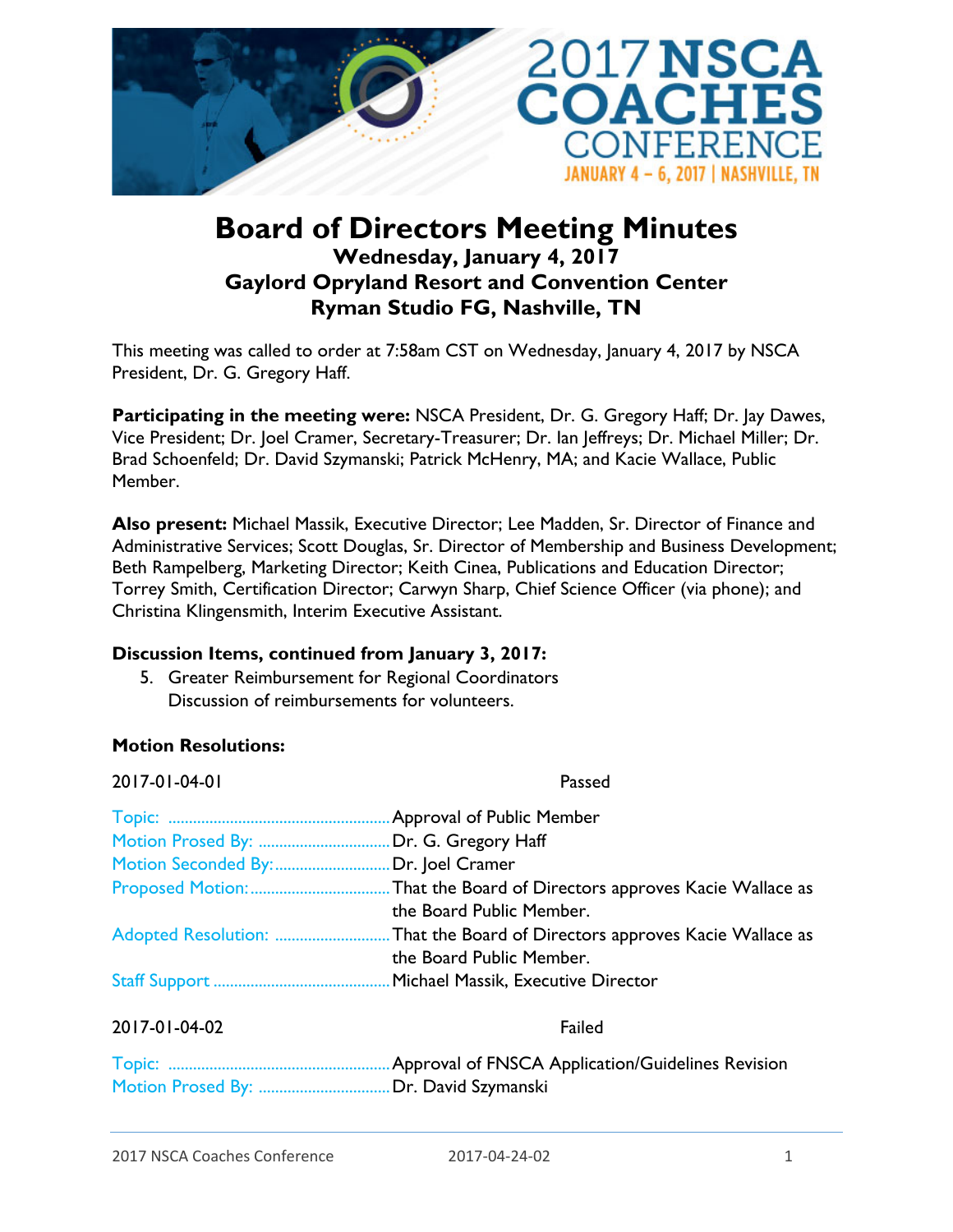



| Motion Seconded By:  Patrick McHenry, MA          |
|---------------------------------------------------|
|                                                   |
| <b>FNSCA Application/Guidelines as presented.</b> |
|                                                   |
|                                                   |
| <b>Services</b>                                   |

## 2017-01-04-03 Passed

|                     | NSCA Fellowship Purpose Statement                      |
|---------------------|--------------------------------------------------------|
| Motion Prosed By:   | Dr. G. Gregory Haff                                    |
| Motion Seconded By: | Patrick McHenry, MA                                    |
| Proposed Motion:    | That the Board of Directors charge the Fellowship      |
|                     | Committee to add a purpose statement to the FNSCA      |
|                     | Application/Guidelines.                                |
|                     | . That the Board of Directors charge the Fellowship    |
|                     | Committee to add a purpose statement to the FNSCA      |
|                     | Application/Guidelines.                                |
| Staff Support       | Lee Madden, Sr. Director of Finance and Administrative |
|                     | <b>Services</b>                                        |

Dr. Brad Schoenfeld left the room.

| 2017-01-04-04       | Passed (Passed by vote of 8)                              |
|---------------------|-----------------------------------------------------------|
|                     | Approval of Revisions to Appendix H of the Board Policies |
|                     | and Procedures Manual                                     |
| Motion Prosed By:   | Dr. David Szymanski                                       |
| Motion Seconded By: | Dr. Joel Cramer                                           |
| Proposed Motion:    | That the Board of Directors approves the revisions to     |
|                     | Appendix H: Awards and Recognitions of the Board          |
|                     | Policies and Procedures Manual as presented.              |
|                     | That the Board of Directors approves the revisions to     |
|                     | Appendix H: Awards and Recognitions of the Board          |
|                     | Policies and Procedures Manual as presented.              |
| Staff Support       | Christina Klingensmith, Executive Assistant               |

Dr. Brad Schoenfeld returned to the room.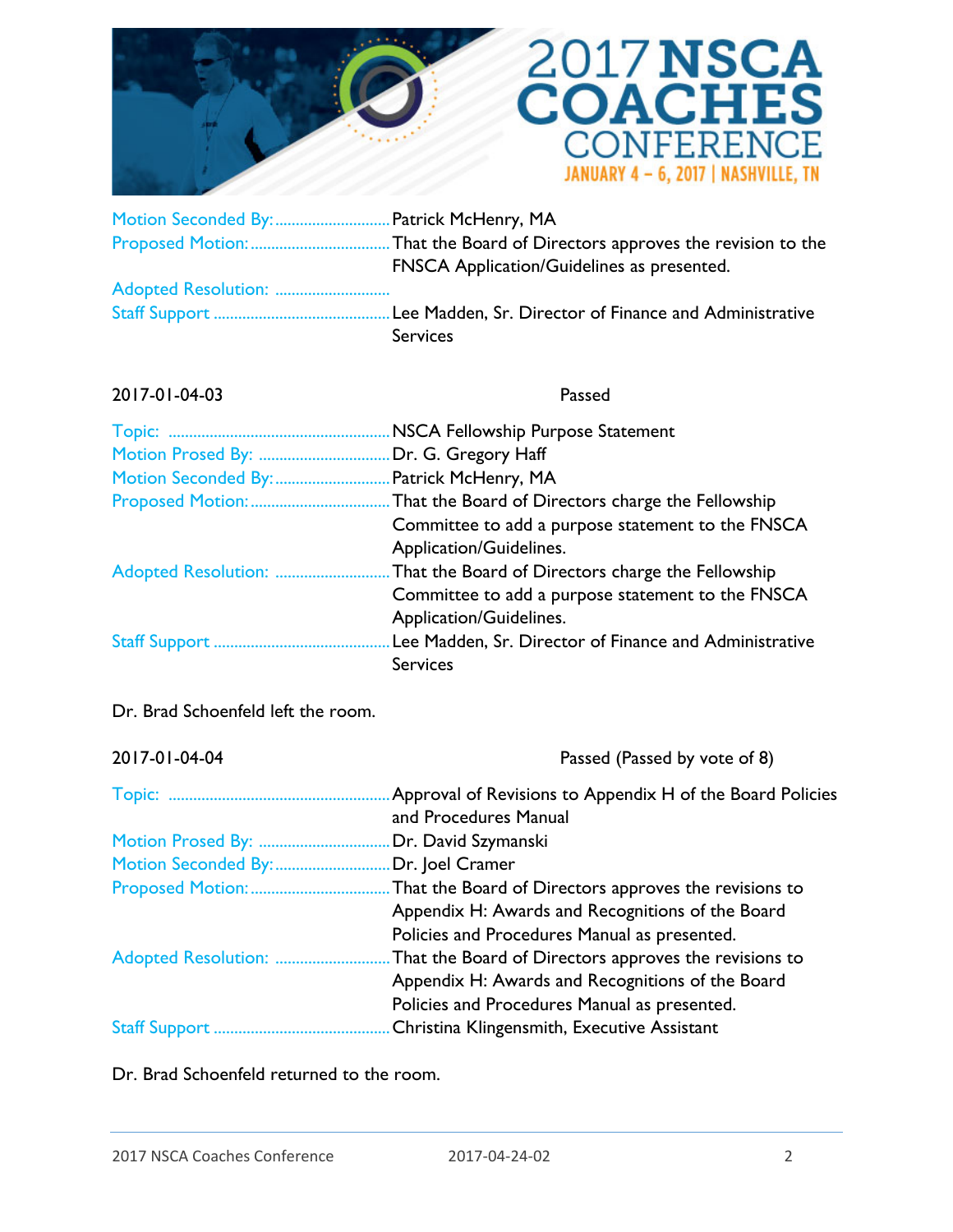



#### 2017-01-04-05 Passed

| Motion Seconded By:  Patrick McHenry, MA<br>Adopted Resolution: | Director to discontinue the Associate Membership<br>Category.<br>That the Board of Directors charges the Executive<br>Director to discontinue the Associate Membership                   |
|-----------------------------------------------------------------|------------------------------------------------------------------------------------------------------------------------------------------------------------------------------------------|
|                                                                 | Category.<br>Scott Douglas, Sr. Director of Membership and Business<br>Development                                                                                                       |
| 2017-01-04-06                                                   | Rejected                                                                                                                                                                                 |
| Motion Seconded By:                                             |                                                                                                                                                                                          |
|                                                                 | Director to adopt recommended changes to Student<br>Membership verification process and the addition of a<br>lifetime cap of 7 years on an individual's access to student<br>membership. |
|                                                                 |                                                                                                                                                                                          |
|                                                                 | Development                                                                                                                                                                              |
| 2017-01-04-07                                                   | <b>Tabled</b>                                                                                                                                                                            |
|                                                                 | Leadership and Inclusion Committee                                                                                                                                                       |
|                                                                 |                                                                                                                                                                                          |
| Motion Seconded By:                                             | Diversity Committee to Diversity, Leadership and<br>Inclusion Committee.                                                                                                                 |
|                                                                 |                                                                                                                                                                                          |
|                                                                 |                                                                                                                                                                                          |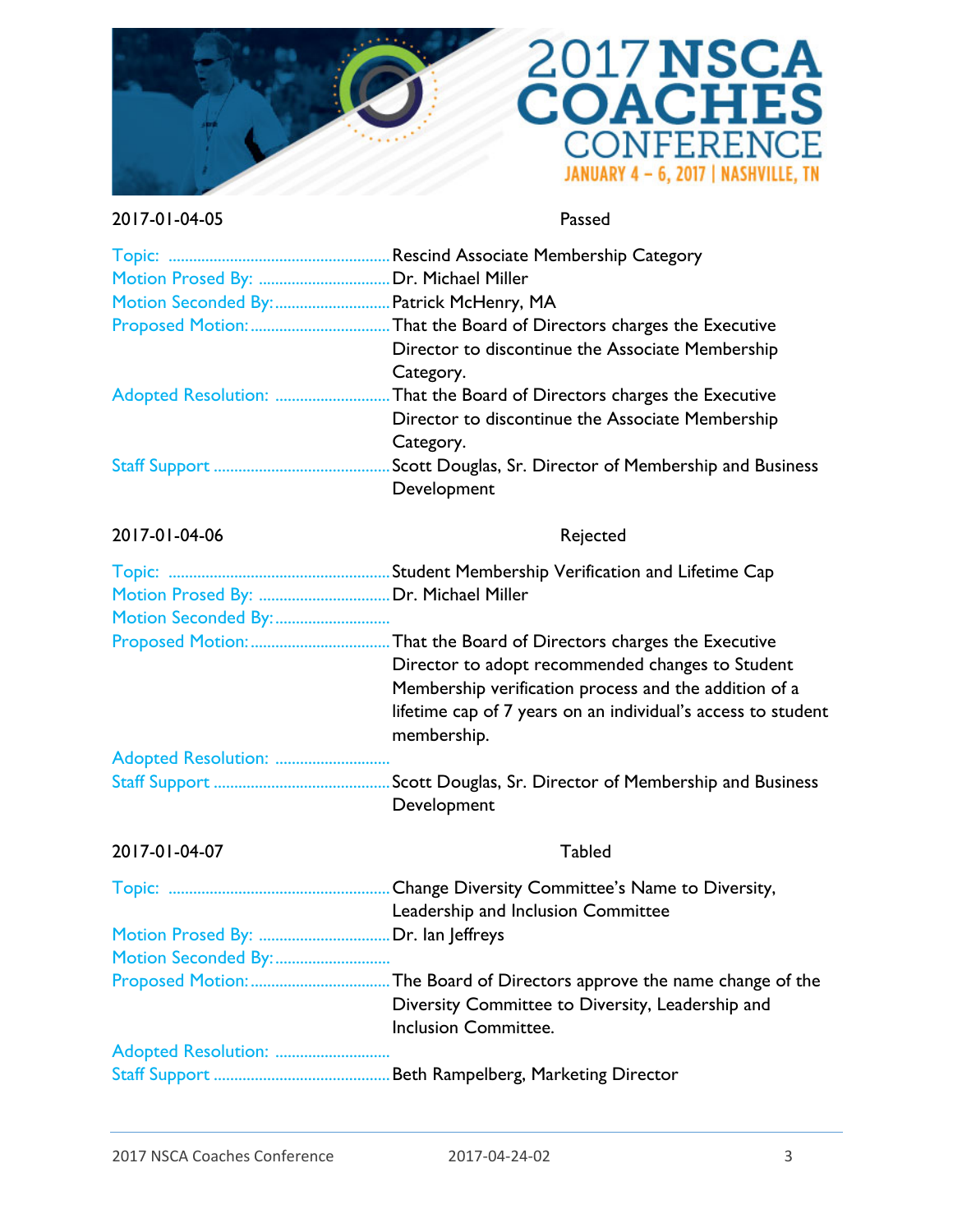



## 2017-01-04-08 Passed

| Motion Seconded By:  Dr. G. Gregory Haff |                                                                          |
|------------------------------------------|--------------------------------------------------------------------------|
|                                          |                                                                          |
|                                          | Employee Handbook as presented.                                          |
|                                          | Adopted Resolution: That the Board of Directors moves to approve the     |
|                                          | Employee Handbook as presented.                                          |
|                                          |                                                                          |
|                                          | <b>Services</b>                                                          |
| 2017-01-04-09                            | Passed (By Vote of 8 – Dr. Joel<br>Cramer abstained)                     |
|                                          |                                                                          |
|                                          |                                                                          |
| Motion Seconded By:  Dr. Brad Schoenfeld |                                                                          |
|                                          |                                                                          |
|                                          | as the 2017 Boyd Epley Award for Lifetime Achievement                    |
|                                          | recipient.                                                               |
|                                          | Adopted Resolution: That the Board of Directors approve Avery Faigenbaum |
|                                          | as the 2017 Boyd Epley Award for Lifetime Achievement                    |
|                                          | recipient.                                                               |
|                                          |                                                                          |
| 2017-01-04-10                            | Passed                                                                   |
|                                          |                                                                          |
|                                          |                                                                          |
| Motion Seconded By:  Dr. Brad Schoenfeld |                                                                          |
|                                          |                                                                          |
|                                          | the 2017 Alvin Roy Award for Career Achievement                          |
|                                          | recipient.                                                               |
|                                          | Adopted Resolution: That the Board of Directors approve Terry Todd as    |
|                                          | the 2017 Alvin Roy Award for Career Achievement                          |
|                                          | recipient.                                                               |
|                                          |                                                                          |